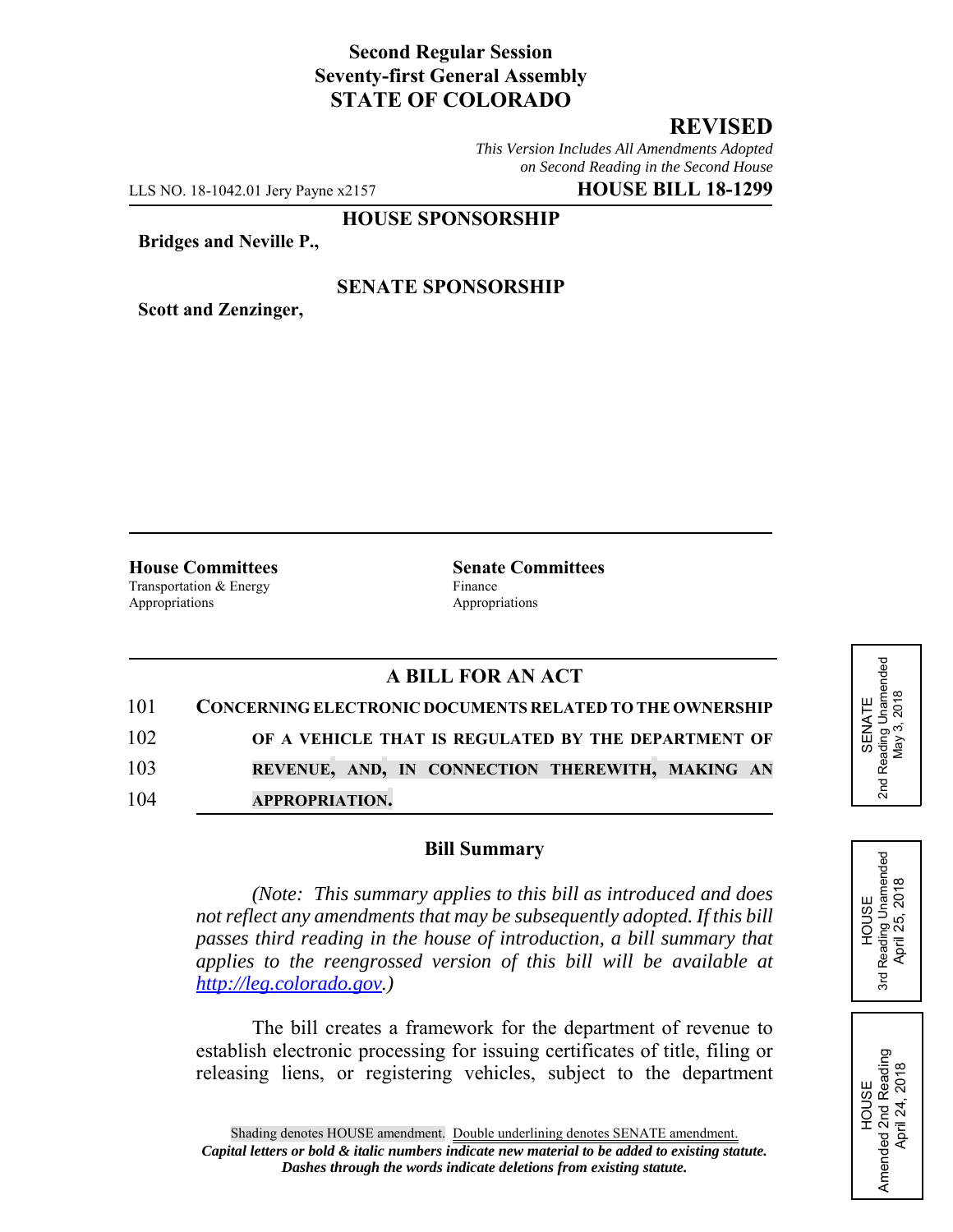promulgating rules:

- Vendors are authorized to electronically register vehicles;
- ! County clerks continue to receive registration fees;
- ! The department may maintain titling information electronically and may produce paper titles only upon request of a party;
- ! The department may accept electronic signatures;
- ! Notarization requirements are eliminated;
- ! The vender may order, manage, and distribute license plate inventory to a client;
- ! The vendor may access, print, and distribute the registration information to a client on demand;
- ! The vendor is an agent of the department, so the vendor must collect and remit taxes and fees; and
- ! The vendor may perform these services only for business entities.

The department's approval of a third-party provider to register a vehicle, file or release liens, or issue any type of certificate of title must be evidenced by an agreement between the department and the third-party provider. The vendor may charge a fee. A vendor is authorized to give the department gifts, grants, and donations to implement electronic transactions.

Current law prohibits denying legal effect or enforceability of an electronic document to issue a certificate of title. The bill expands this provision to cover vehicle registration, clarifies that this includes electronic signatures, and clarifies that this applies to a court of law.

Currently, tow carriers, insurers, and salvage pools use an electronic system to access department records to ascertain the motor vehicle's owner and lienholder. The bill allows motor vehicle dealers and other businesses approved by the department to use the same system to determine a motor vehicle's owner and lienholder for purposes authorized by current law.

Current law requires a manufacturer's certificate of origin to issue a certificate of title for a vehicle. The bill allows a motor vehicle rental company to obtain title without a manufacturer's certificate of origin if the business:

- ! Presents an electronic manufacturer's statement of origin to the department within 90 days after being issued a certificate of title; and
- ! Submits a signed affidavit attesting that the motor vehicle is new and has not been issued a certificate of title and that the business is entitled to be issued a certificate of title for the motor vehicle.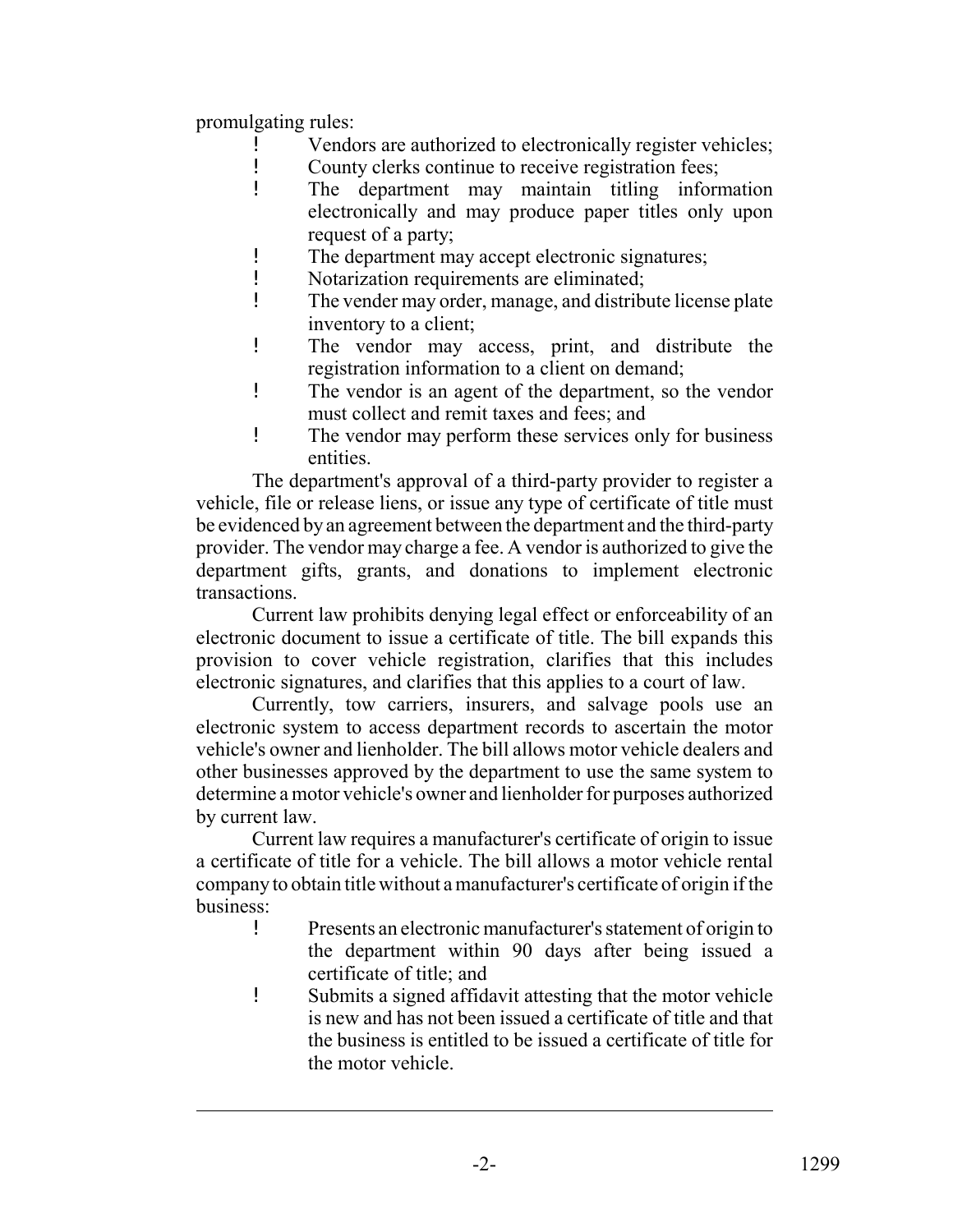*Be it enacted by the General Assembly of the State of Colorado:* **SECTION 1.** In Colorado Revised Statutes, 42-1-102, **amend** (24); and **add** (90.5) and (102.8) as follows: **42-1-102. Definitions.** As used in articles 1 to 4 of this title 42, unless the context otherwise requires: (24) "Department" means the department of revenue of this state 7 acting directly or through its A duly authorized officers and agents OFFICER, AGENT, OR THIRD-PARTY PROVIDER. (90.5) (a) "SIGNATURE" MEANS EITHER A WRITTEN SIGNATURE OR AN ELECTRONIC SIGNATURE. (b) "ELECTRONIC SIGNATURE" HAS THE SAME MEANING AS SET FORTH IN SECTION 24-71-101. (102.8) "THIRD-PARTY PROVIDER" MEANS AN ELECTRONIC VEHICLE ORSPECIALMOBILE MACHINERY REGISTRATION, LIEN, OR TITLING SERVICE PROVIDER THAT IS APPROVED BY THE DEPARTMENT TO PERFORM THE REGISTRATION, LIEN, AND TITLING FUNCTIONS SET FORTH IN ARTICLES 17 1 TO 6 OF THIS TITLE 42. **SECTION 2.** In Colorado Revised Statutes, 42-1-206, **amend** 19 (1)(b)(I) introductory portion,  $(1)(b)(I)(B)$ , and  $(5)$  as follows: **42-1-206. Records open to inspection - furnishing of copies - rules.** (1) (b) (I) For purposes of subsections (1) to (3) and (5) of this 22 section, "law" shall mean MEANS the federal "Driver's Privacy Protection Act of 1994", 18 U.S.C. sec. 2721 et seq., the federal "Fair Credit Reporting Act", 15 U.S.C.sec. 1681 etseq., part 2 of article 72 of title 24, 25 C.R.S., PART 21 OF ARTICLE 30 OF TITLE 24, and this section. The 26 department shall prepare a requester release form and make such THE 27 form available to the department's authorized agents. The form shall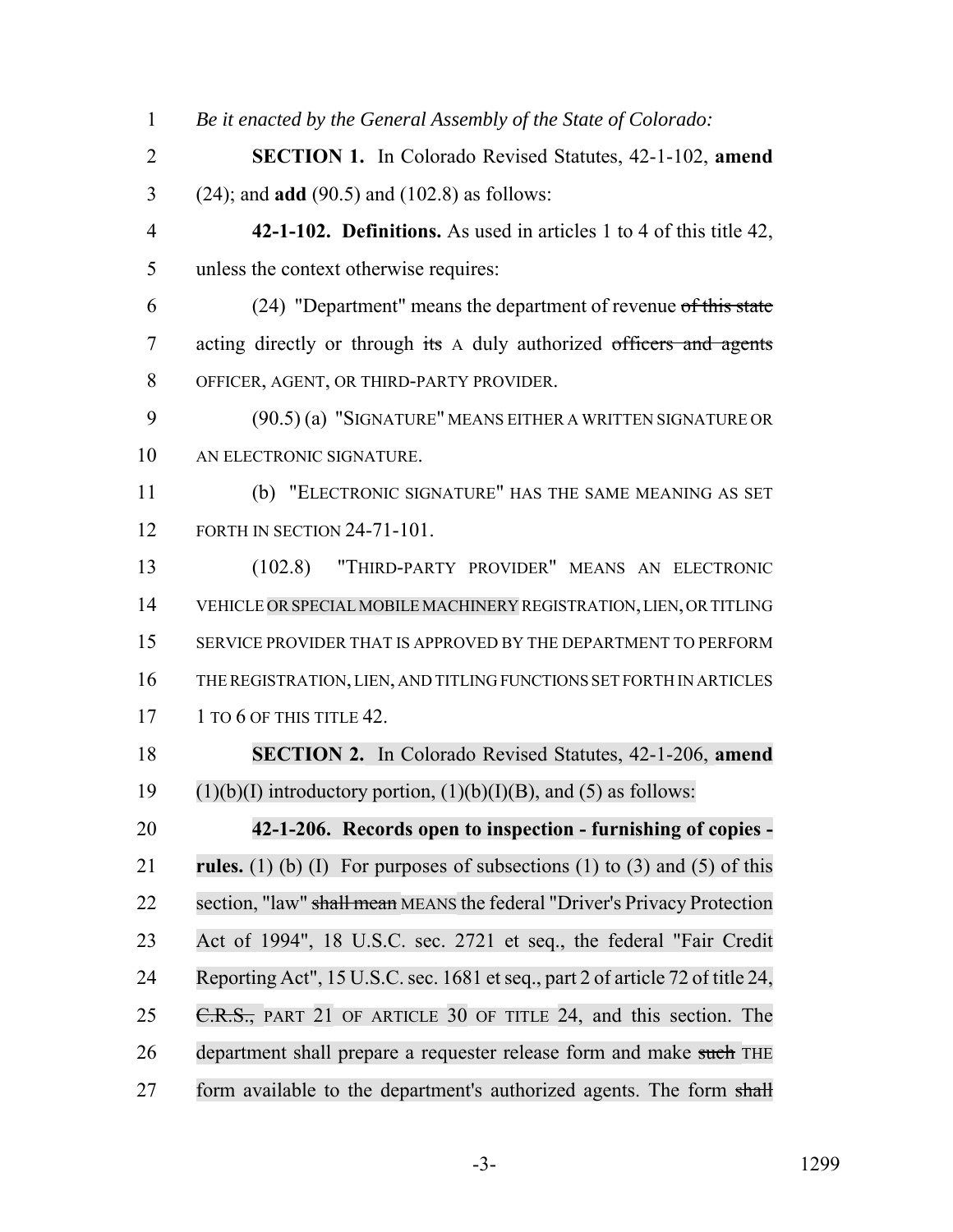MUST include the following:

 (B) A warning that any person using motor vehicle or driver 3 records, or obtaining, reselling, or transferring the same THESE RECORDS, for purposes prohibited by law may be subject to civil OR CRIMINAL penalties under federal and state law; and (5) Any A person who willfully and knowingly obtains, resells, transfers, or uses information in violation of law: (a) shall be IS liable to any injured party for treble damages, reasonable attorney fees, and costs; (b) IS SUBJECT TO BEING DENIED ACCESS TO THE RECORDS BY THE DEPARTMENT. THE DEPARTMENT MAY TEMPORARILY OR PERMANENTLY 12 DENY ACCESS TO OR PLACE RESTRICTIONS ON THE ACCESS OF A PERSON WHO VIOLATES THIS SUBSECTION (5). **SECTION 3.** In Colorado Revised Statutes, 42-1-210, **amend**  $(1)(a)(II)$  as follows: **42-1-210. Authorized agents - legislative declaration - fee.** (1) (a) (II) An authorized agent may appoint and employ such motor vehicle registration and license clerks as are actually necessary in the issuance of motor vehicle licenses and may retain for the purpose of 20 defraying such THESE expenses, including mailing, a sum equal to four dollars per paid motor vehicle registration and registration requiring a license plate or plates; individual temporary registration number plates; or a validation tab, sticker, decal, or certificate as provided in sections 42-3-201 and 42-3-203. This fee of four dollars applies to every registration of a motor vehicle except motor vehicles that are specifically exempted from payment of any registration fee by article 3 of this title 42, 27 and is required in addition to the annual registration fee prescribed by law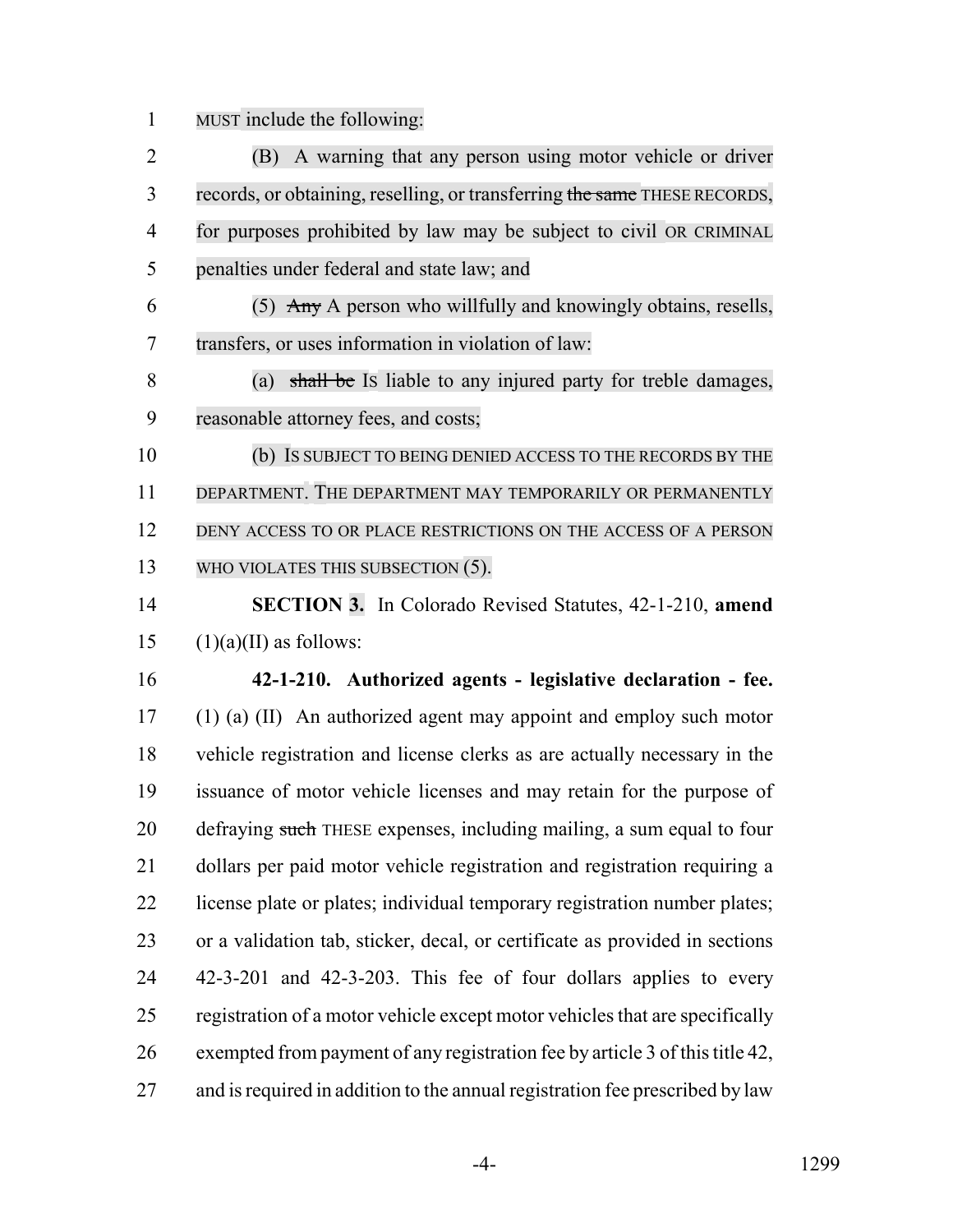1 for a motor vehicle. The fee of four dollars, When collected by the 2 department shall be credited COLLECTS THE FEE, THE DEPARTMENT SHALL TRANSFER THE FEE TO THE STATE TREASURER, WHO SHALL CREDIT IT to the 4 same fund as registration fees collected by the department COLORADO 5 DRIVES VEHICLE SERVICES ACCOUNT CREATED IN SECTION 42-1-211; EXCEPT THAT, IF THE FEE IS COLLECTED BY A THIRD-PARTY PROVIDER, THE DEPARTMENT SHALL TRANSMIT THE FEE TO THE AUTHORIZED AGENT WHERE THE VEHICLE OR SPECIAL MOBILE MACHINERY IS REGISTERED. Authorized agents serve under this part 2 without additional remuneration or fees, except as otherwise provided in articles 1 to 6 of this title 42.

 **SECTION 4.** In Colorado Revised Statutes, **add with amended and relocated provisions** 42-1-233 as follows:

 **42-1-233. [Formerly 42-3-113.5] Electronic vehicle registration and titling - electronic transmission of vehicle lien information - authority - rules - cash fund - gifts, grants, and donations.** (1) (a) The department may establish a system to allow the electronic transmission of 17 registration, lien, and titling information for motor or VEHICLES, off-highway vehicles, OR SPECIAL MOBILE MACHINERY. EXCEPT AS PROVIDED IN SUBSECTION (3) OF THIS SECTION, the department may adopt 20 rules necessary for the implementation of this section, If the department promulgates a rule requiring lien and title documents to be filed electronically, a financial institution with less than fifty transactions per 23 year need not file electronically. INCLUDING RULES TO ALLOW THE DEPARTMENT TO:

 (I) MAINTAIN TITLING INFORMATION ELECTRONICALLY AND TO 26 PRODUCE PAPER TITLES ONLY UPON REQUEST OF A PARTY;

(II) ACCEPT ELECTRONIC SIGNATURES ON ANY DOCUMENTS,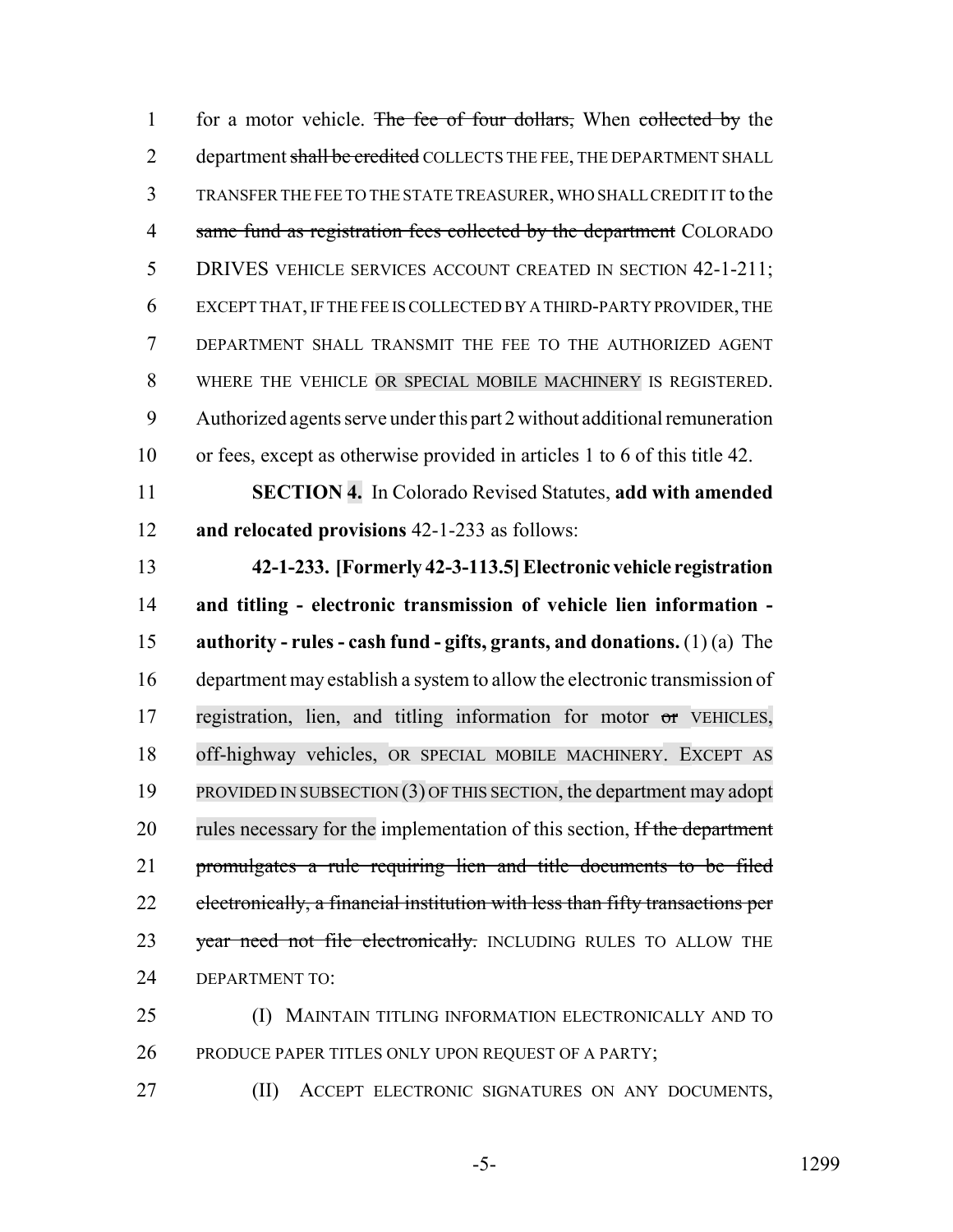INCLUDING TITLE TRANSFERS, ODOMETER DISCLOSURES, AND POWERS OF ATTORNEY, REQUIRED TO ISSUE A CERTIFICATE OF TITLE TO A NEW OWNER; (III) ELIMINATE ANY NOTARIZATION REQUIREMENTS FOR DOCUMENT SIGNATURES; (IV) ALLOW ALL PARTIES TO ELECTRONICALLY FILE AND RELEASE LIEN INFORMATION; (V) AUTHORIZE APPROVED THIRD-PARTY PROVIDERS TO: (A) ELECTRONICALLY PROCESS REGISTRATION, LIEN, AND TITLING INFORMATION AND TRANSMIT THE INFORMATION TO THE DEPARTMENT AS AUTHORIZED BY THE DEPARTMENT; (B) ORDER, MANAGE, AND DISTRIBUTE THE DEPARTMENT'S LICENSE PLATE INVENTORY TO A CLIENT; AND (C) ACCESS, PRINT, AND DISTRIBUTE THE DEPARTMENT'S REGISTRATION INFORMATION TO A CLIENT ON DEMAND. (b) THE DEPARTMENT'S APPROVAL OF A THIRD-PARTY PROVIDER TO REGISTER A VEHICLE ORSPECIALMOBILE MACHINERY, FILE OR RELEASE 17 LIENS, OR ISSUE ANY TYPE OF CERTIFICATE OF TITLE MUST BE EVIDENCED BY AN AGREEMENT BETWEEN THE DEPARTMENT AND THE THIRD-PARTY PROVIDER. **(c)** IN REGISTERING A VEHICLE OR SPECIAL MOBILE MACHINERY, FILING OR RELEASING LIENS, OR ISSUING ANY TYPE OF CERTIFICATE OF 22 TITLE, THE THIRD-PARTY PROVIDER IS ACTING AS AN AGENT OF THE 23 DEPARTMENT. THE THIRD-PARTY PROVIDER SHALL COLLECT AND REMIT TO THE DEPARTMENT ALL TAXES AND FEES IMPOSED BY LAW TO ISSUE ANY TYPE OF CERTIFICATE OF TITLE, FILE OR RELEASE A LIEN, OR TO REGISTER THE VEHICLE OR SPECIAL MOBILE MACHINERY.

**(d) A THIRD-PARTY PROVIDER MAY CHARGE ITS CLIENTS A FEE FOR** 

-6- 1299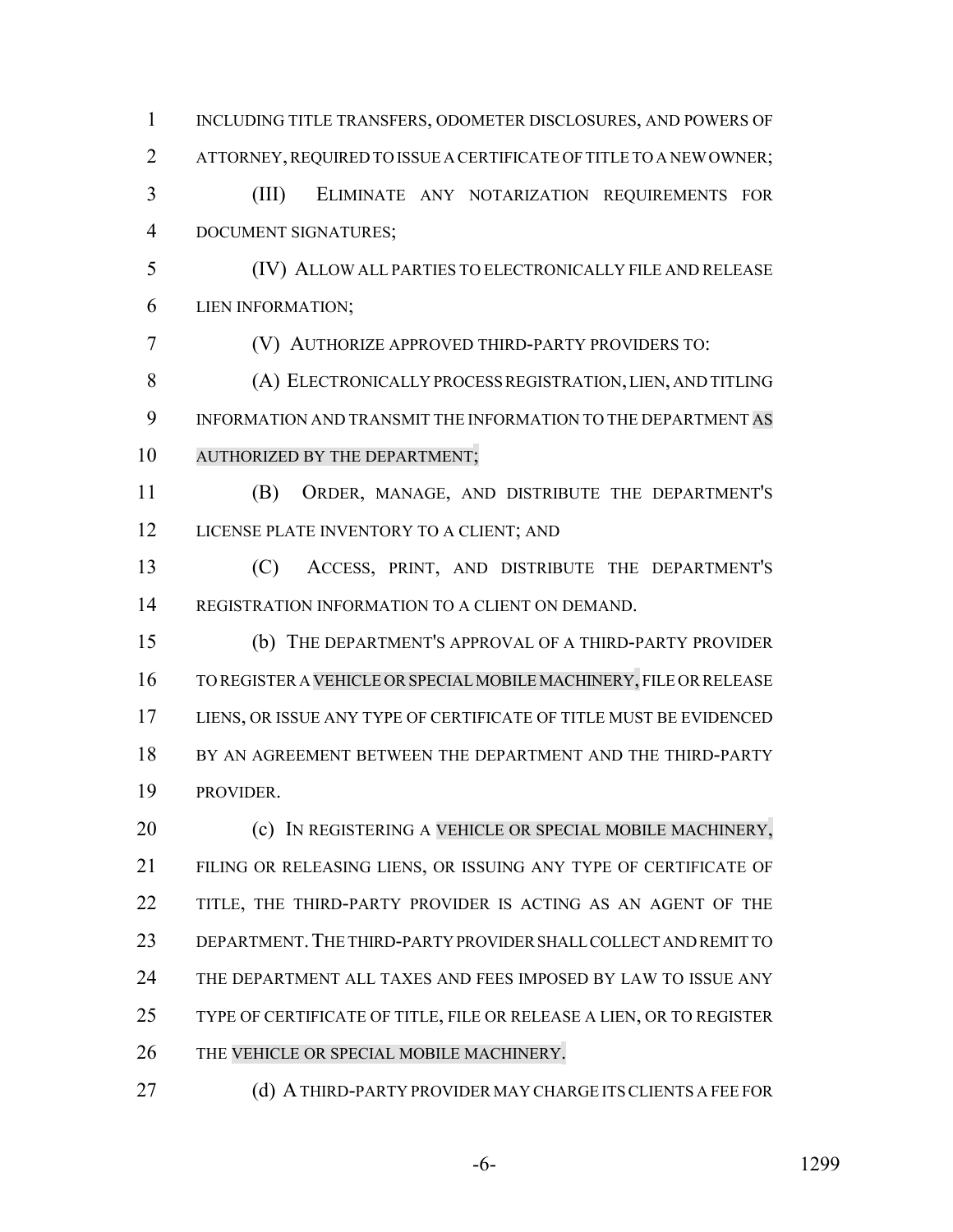EACH ELECTRONIC REGISTRATION TRANSACTION, LIEN TRANSACTION, OR 2 TITLING TRANSACTION. THE CLIENT MAY CHARGE A CONSUMER THE FEE THE CLIENT PAID TO THE THIRD-PARTY PROVIDER IF THE FEE CHARGED TO THE CONSUMER DOES NOT EXCEED THE FEE CHARGED TO THE CLIENT.

 (e) THE DEPARTMENT SHALL ENSURE THAT THE ADDRESSES OF PROGRAM PARTICIPANTS UNDER PART 21 OF ARTICLE 30 OF TITLE 24 ARE NOT RELEASED TO THIRD-PARTY PROVIDERS OR THE CLIENTS OF THIRD-PARTY PROVIDERS.

9 (2)  $\left(\frac{a}{b}\right)$  The department is authorized to seek and accept gifts, grants, or donations from private or public sources, INCLUDING FROM THIRD-PARTY PROVIDERS, for the purposes of this section; except that the department may not accept a gift, grant, or donation that is subject to conditions that are inconsistent with this section or any other law of the state. The department shall ensure that any funds contributed to the department for the implementation of the system for the electronic 16 transmission of registration, lien, and titling information for motor and VEHICLES, off-highway vehicles, AND SPECIAL MOBILE MACHINERY are tracked separately and used only for the implementation of the system. (b) Repealed.

 (c) No vendor who responds to a request for proposal from the department concerning a system for the electronic transmission of registration, lien, and titling information for motor or off-highway 23 vehicles may contribute a gift, grant, or donation for the purposes of this 24 section

 (3) (a) THE DEPARTMENT NEED NOT PROMULGATE RULES, UNDER SUBSECTION (1) OF THIS SECTION, THAT IMPLEMENT ELECTRONIC TRANSACTIONS UNTIL THE DEPARTMENT RECEIVES ADEQUATE GIFTS,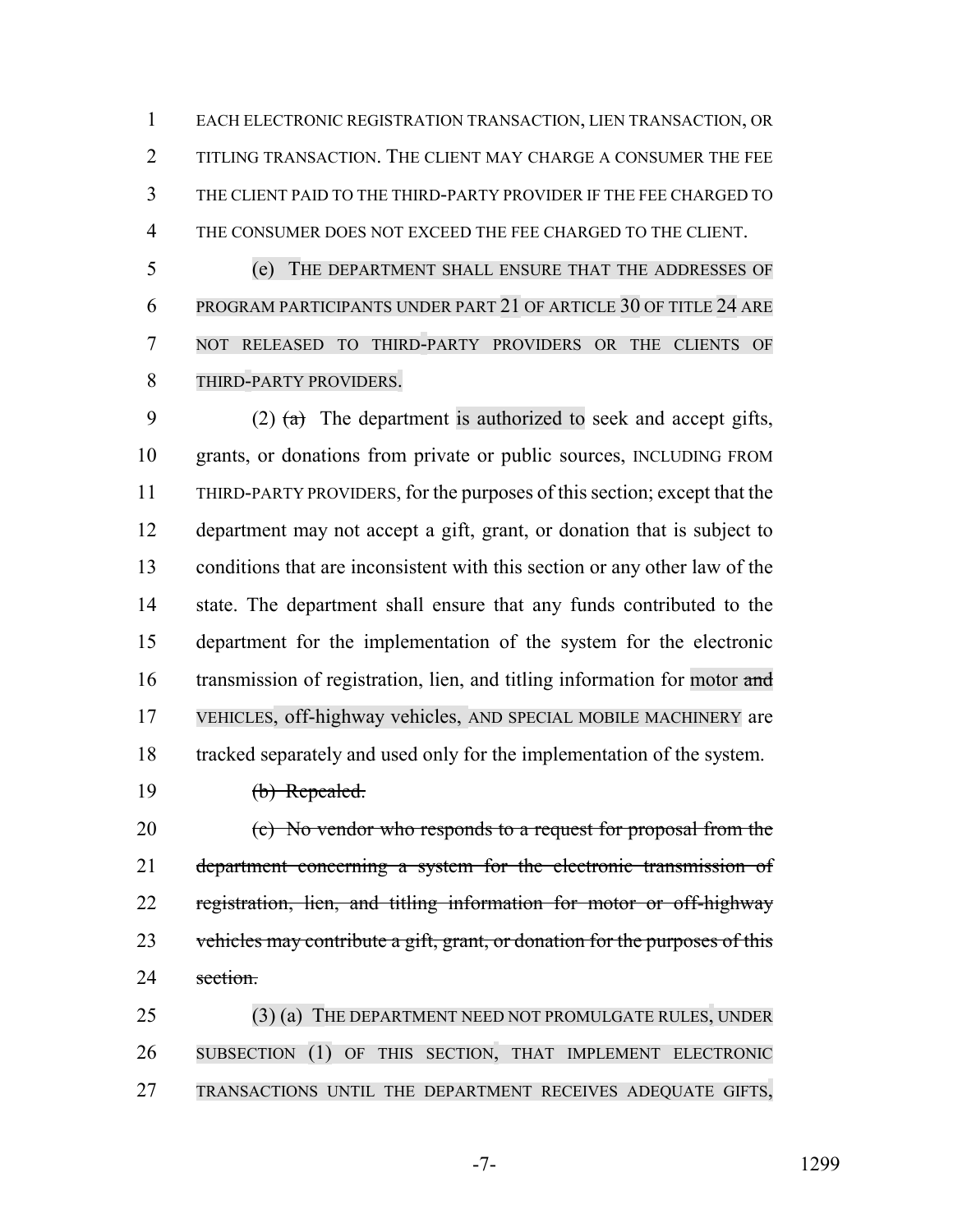GRANTS, OR DONATIONS TO IMPLEMENT THE PROMULGATED RULES. THE DEPARTMENT MAY, UPON RECEIVING ADEQUATE GIFTS, GRANTS, OR DONATIONS, PHASE-IN IMPLEMENTATION OF THIS SECTION AS REASONABLE. THE DEPARTMENT SHALL NOT USE MONEY FROM THE GENERAL FUND TO IMPLEMENT THIS SECTION. (b) THIS SUBSECTION (3) DOES NOT AFFECT ANY RULES PROMULGATED, OR APPROPRIATIONS MADE, BEFORE JULY 1, 2019. **SECTION 5. Repeal of provisions being relocated in this act.** In Colorado Revised Statutes, **repeal** 42-3-113.5. **SECTION 6.** In Colorado Revised Statutes, **add with amended and relocated provisions** 42-1-234 as follows: **42-1-234. [Formerly 42-6-102 (5)(b)] Electronic records, documents, and signatures.** A record covered by this article ARTICLE 3 14 OR 6 OF THIS TITLE 42, INCLUDING A CERTIFICATE OF TITLE, A DOCUMENT NECESSARY TO ISSUE A CERTIFICATE OF TITLE, OR A SIGNATURE ON THE RECORD OR DOCUMENT, may not be denied legal effect, validity, or enforceability solely because it is in the form of an electronic record, DOCUMENT, OR SIGNATURE. Except as otherwise provided in this article ARTICLE 3 OR 6 OF THIS TITLE 42, if a rule of law requires a record to be in writing or provides consequences if it is not, an electronic record 21 satisfies that rule of law. THIS SECTION APPLIES TO AND IN A COURT OF LAW. **SECTION 7.** In Colorado Revised Statutes, 42-6-102, **amend** (3); **repeal** (5)(b); and **add** (5.5) as follows: **42-6-102. Definitions.** As used in this part 1, unless the context otherwise requires:

(3) "Department" means the department of revenue ACTING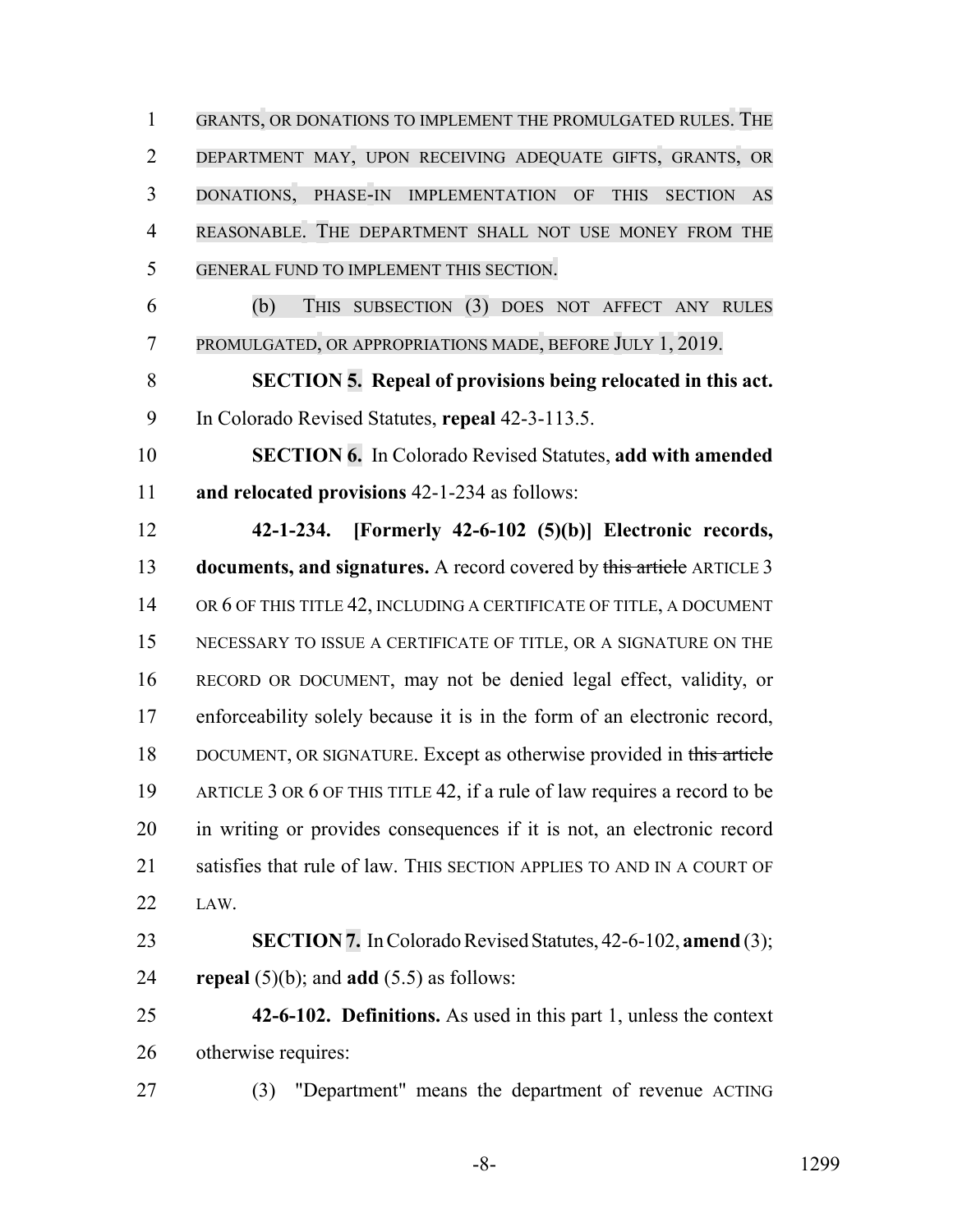DIRECTLY OR THROUGH A DULY AUTHORIZED OFFICER, AGENT, OR THIRD-PARTY PROVIDER.

 (5) (b) A record covered by this article may not be denied legal effect, validity, or enforceability solely because it is in the form of an electronic record. Except as otherwise provided in this article, if a rule of law requires a record to be in writing or provides consequences if it is not, an electronic record satisfies that rule of law.

 (5.5) "ELECTRONIC SIGNATURE" HAS THE SAME MEANING AS SET FORTH IN SECTION 24-71-101.

 **SECTION 8.** In Colorado Revised Statutes, 42-6-110, **amend** (1.7) as follows:

- **42-6-110. Certificate of title transfer department of records - rules.** (1.7) (a) The department shall allow an insurer, as defined in 14 section 10-1-102 and that is regulated under title 10, or a salvage pool that is licensed as a used motor vehicle dealer, A MOTOR VEHICLE DEALER LICENSED UNDER ARTICLE 20 OF TITLE 44, A USED MOTOR VEHICLE DEALER 17 LICENSED UNDER ARTICLE 20 OF TITLE 44, OR ANY PERSON APPROVED BY THE DEPARTMENT to use the electronic systems created in section 19  $42-4-2103$  (3)(c)(III) to access owner and lienholder information of a 20 motor vehicle in the department's records if: the motor vehicle is:
- (I) The MOTOR VEHICLE IS subject of an insurance claim being 22 processed by the insurer;  $\sigma$
- (II) THE MOTOR VEHICLE IS possessed by a salvage pool; (III) THE ACCESS IS RELATED TO A MOTOR VEHICLE TRANSACTION WITH A MOTOR VEHICLE DEALER OR USED MOTOR VEHICLE DEALER; OR (IV) THE ACCESS IS AUTHORIZED BY SECTION 24-72-204 (7).
- (b) The department shall ensure that the information available to
	-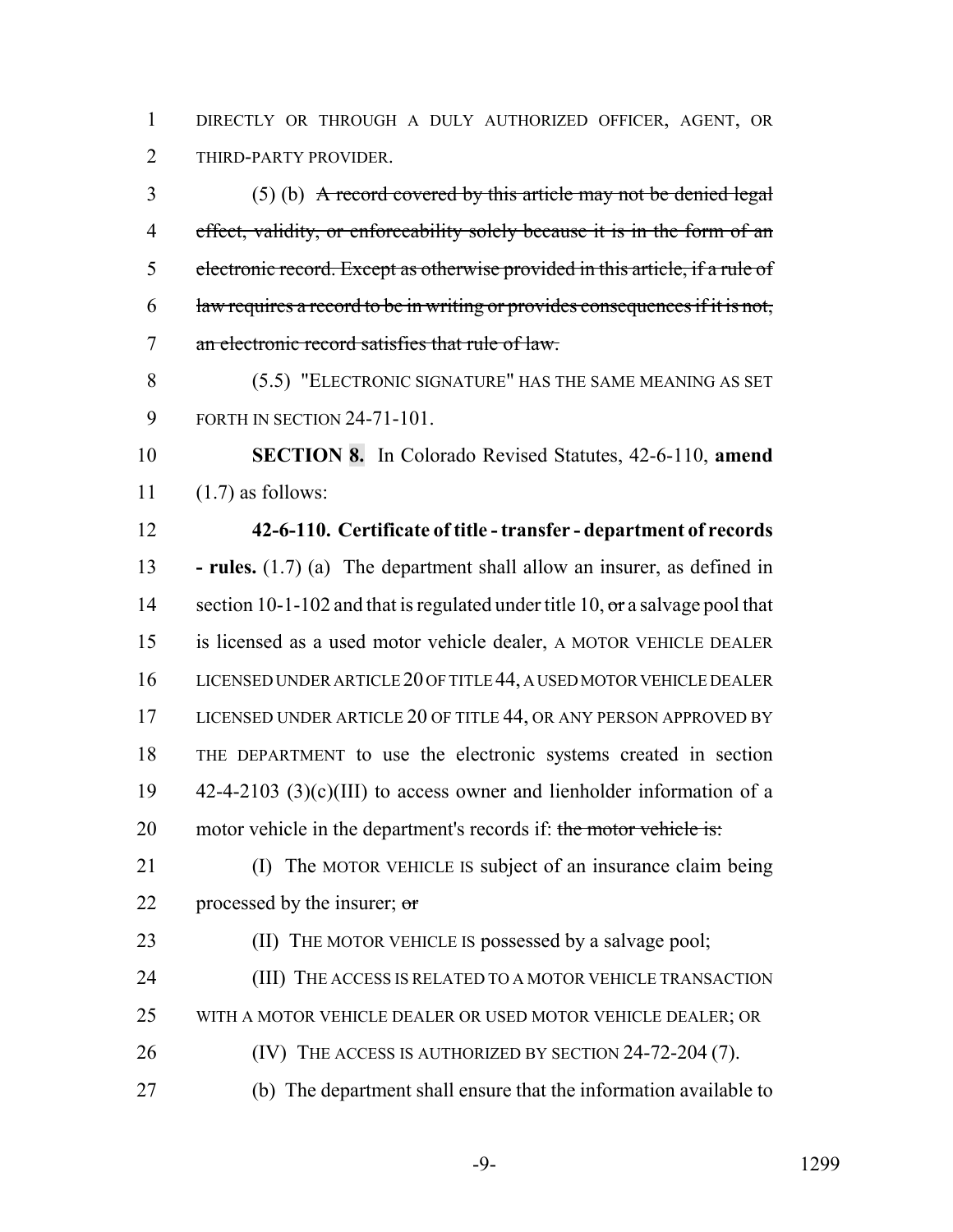the insurer, or the salvage pool, A MOTOR VEHICLE DEALER, A USED MOTOR VEHICLE DEALER, OR A PERSON APPROVED BY THE DEPARTMENT is correct and is limited to the information needed to verify and contact the owner and lienholder of the motor vehicle.

 (c) The department may charge the insurer, or the salvage pool, A MOTOR VEHICLE DEALER, A USED MOTOR VEHICLE DEALER, OR A PERSON APPROVED BY THE DEPARTMENT a fee in an amount not to exceed the lesser of five dollars or the direct and indirect costs of implementing this subsection (1.7). The department shall deposit the fee in the special purpose account created in section 42-1-211.

 (d) THE DEPARTMENT MAY PROMULGATE RULES ESTABLISHING STANDARDS FOR VERIFYING:

 (I) THE IDENTITY OF THE PERSON ACCESSING THE RECORDS; AND (II) THAT THE ACCESS IS AUTHORIZED BY SECTION 24-72-204 (7). (e) IN ALLOWING ACCESS TO THE ELECTRONIC SYSTEM UNDER THIS 16 SUBSECTION (1.7), THE DEPARTMENT SHALL ENSURE THAT THE ADDRESSES OF PROGRAM PARTICIPANTS UNDER PART 21 OF ARTICLE 30 OF TITLE 24 ARE NOT RELEASED.

 **SECTION 9.** In Colorado Revised Statutes, 42-6-110.5, **amend** 20  $(2)(a)$  introductory portion,  $(2)(b)$ ,  $(3)$  introductory portion, and  $(4)$ ; and 21 **repeal**  $(1)(a)(V)$  as follows:

 **42-6-110.5. Certificates of title - arrangements for transfer of title upon death - beneficiary designation forms - definitions.** (1) (a) On and after August 10, 2016, the division shall make available a beneficiary designation form that allows the owner or joint owners of a vehicle to arrange for the transfer of the vehicle's title to a named beneficiary upon the death of the owner or upon the death of all joint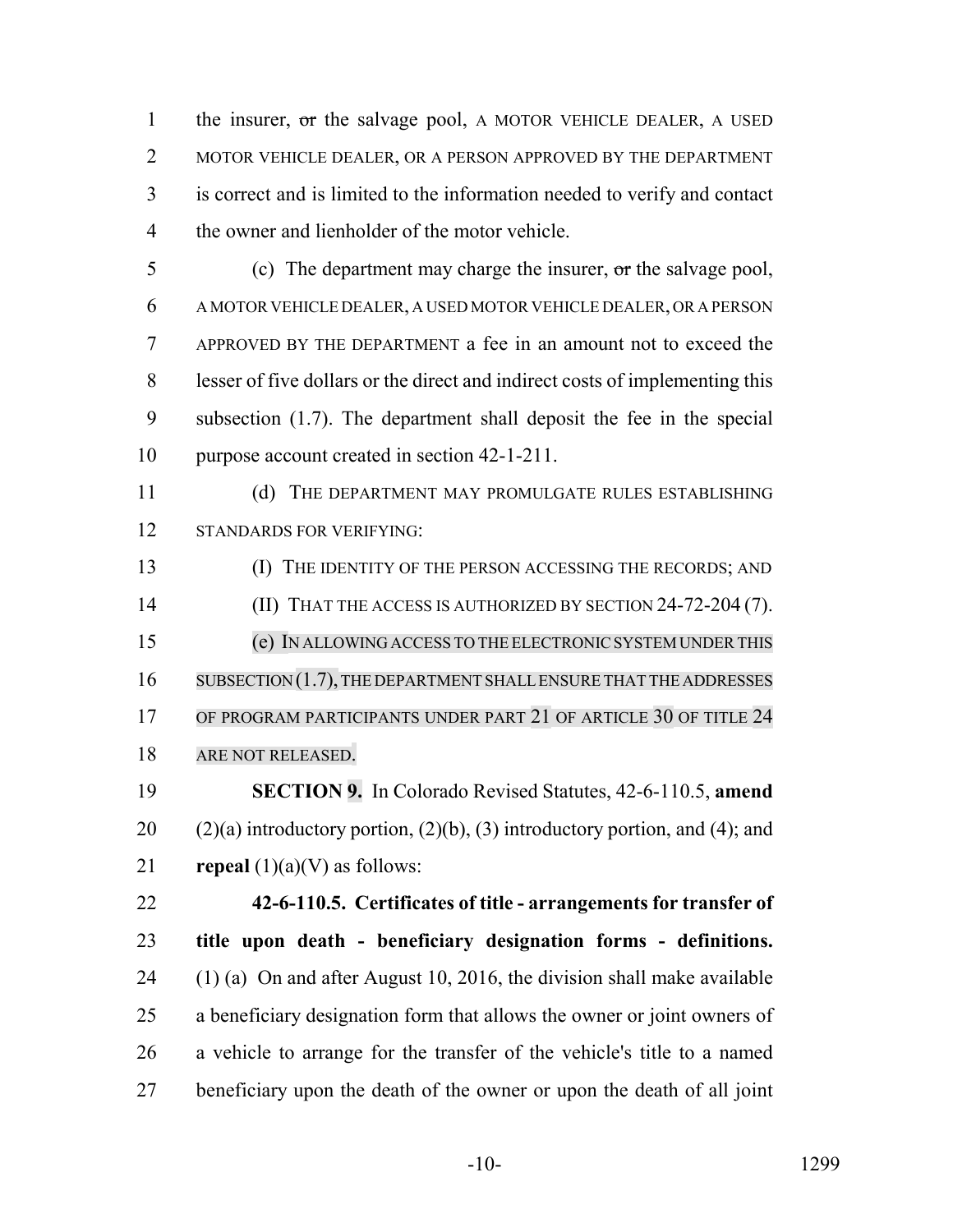owners of the vehicle. At a minimum, the form must include fields for the following information:

# (V) The signature and seal of a registered notary.

 (2) (a) Upon the death of the owner, or of the last surviving joint owner, of a vehicle for which a beneficiary designation form has been 6 properly executed, and notarized, as described in subsection  $(1)(a)$  of this section, the beneficiary shall present the form to the division and request a new title of ownership of the vehicle in the beneficiary's name. The form must be accompanied by:

 (b) Upon the presentation of a properly executed and notarized beneficiary designation form and accompanying documents, as described in subsection (2)(a) of this section, the division, subject to any security interest, shall issue a new certificate of title to the beneficiary. For the purposes of this subsection (2)(b), the division may rely on a death certificate, record, or report that constitutes prima facie evidence of death.

 (3) During the lifetime of the owner of a vehicle for which a 17 beneficiary designation form has been properly executed and notarized, or before the death of the last surviving joint owner of such a vehicle:

 (4) Upon the death of the owner or upon the death of the last surviving joint owner of a vehicle for which a beneficiary designation 21 form has been properly executed, and notarized, the interest of the beneficiary in the vehicle is subject to any contract of sale, assignment, or ownership or security interest to which the owner or joint owners of the vehicle were subject during their lifetime.

 **SECTION 10.** In Colorado Revised Statutes, 42-6-113, **add** (4) as follows:

**42-6-113. New vehicles - bill of sale - certificate of title - rental**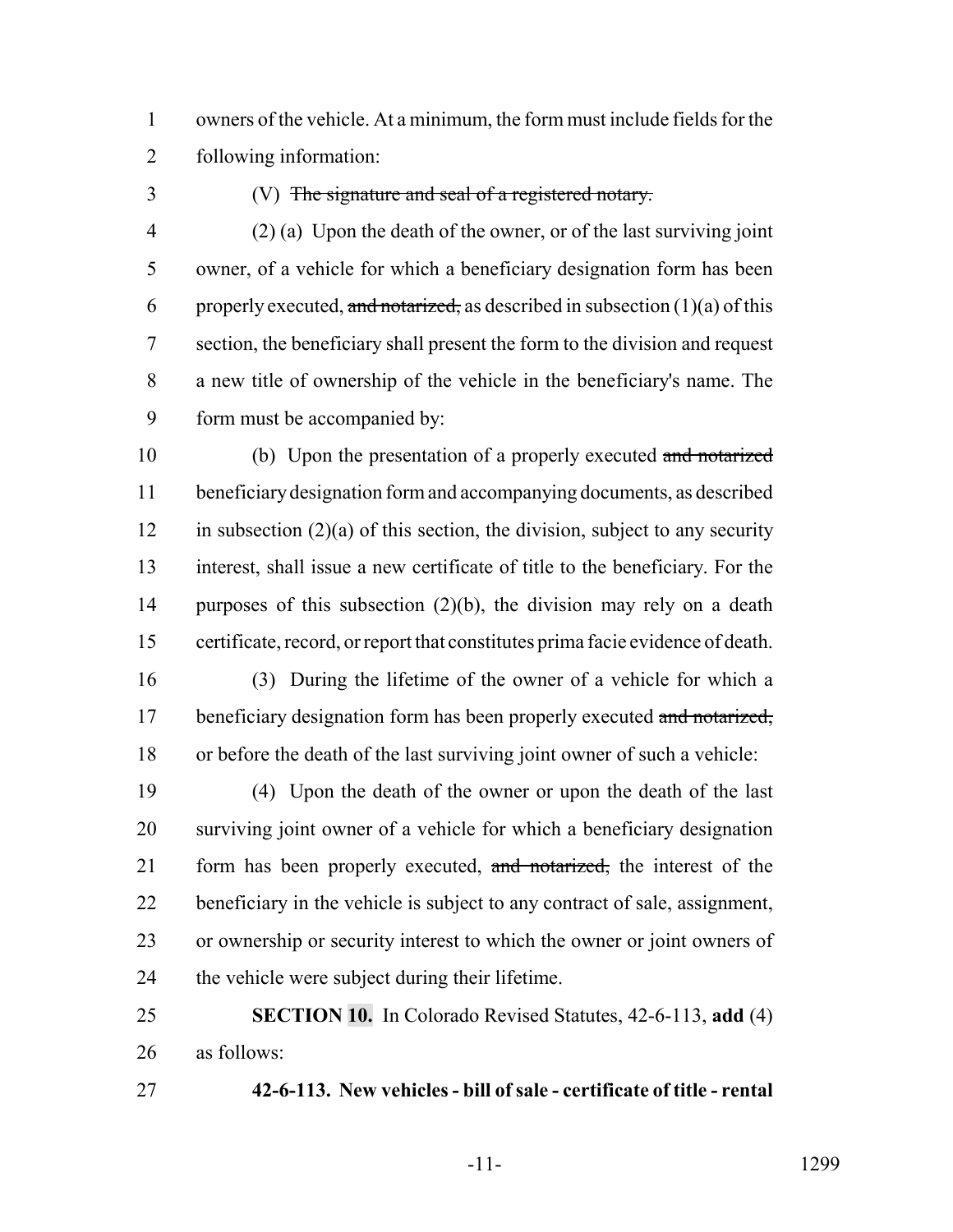**businesses - rules.** (4) NOTWITHSTANDING SUBSECTION (3) OF THIS SECTION, THE DEPARTMENT MAY, UPON PRESENTATION OF A MANUFACTURER'S INVOICE, ISSUE A BUSINESS THAT RENTS MOTOR VEHICLES OR SPECIAL MOBILE MACHINERY A CERTIFICATE OF TITLE FOR A NEW MOTOR VEHICLE OR SPECIAL MOBILE MACHINERY IF THE BUSINESS SUBMITS A SIGNED AFFIDAVIT OR A TITLE APPLICATION ATTESTING THAT THE MOTOR VEHICLE OR SPECIAL MOBILE MACHINERY IS NEW AND HAS NOT BEEN ISSUED A CERTIFICATE OF TITLE AND THAT THE BUSINESS IS ENTITLED TO BE ISSUED A CERTIFICATE OF TITLE FOR THE MOTOR VEHICLE OR SPECIAL MOBILE MACHINERY. UPON REQUEST OF THE DEPARTMENT, THE BUSINESS SHALL MAKE AVAILABLE A SCANNED IMAGE OF THE FRONT OF THE MANUFACTURER'SCERTIFICATE OFORIGIN FOR UP TO ONE PERCENT OF THE REGISTERED VEHICLES OF THE BUSINESS FOR ANY GIVEN MONTH.

 **SECTION 11.** In Colorado Revised Statutes, 42-6-115, **amend** 15  $(3)(b)(I)$  as follows:

 **42-6-115. Furnishing bond for certificates.** (3) (b) (I) If a vehicle is twenty-five years old or older, the applicant has had a certified vehicle identification number inspection performed on the vehicle, and 19 the applicant presents a notarized bill of sale within twenty-four months after the sale with the title application, the applicant need not furnish surety under this subsection (3). To be excepted from the surety requirement, an applicant must submit an affidavit to the department that is sworn to under penalty of perjury and that states that the required documents submitted are true and correct.

 **SECTION 12.** In Colorado Revised Statutes, **amend** 42-6-134 as follows:

**42-6-134. Where application for certificates of title made.**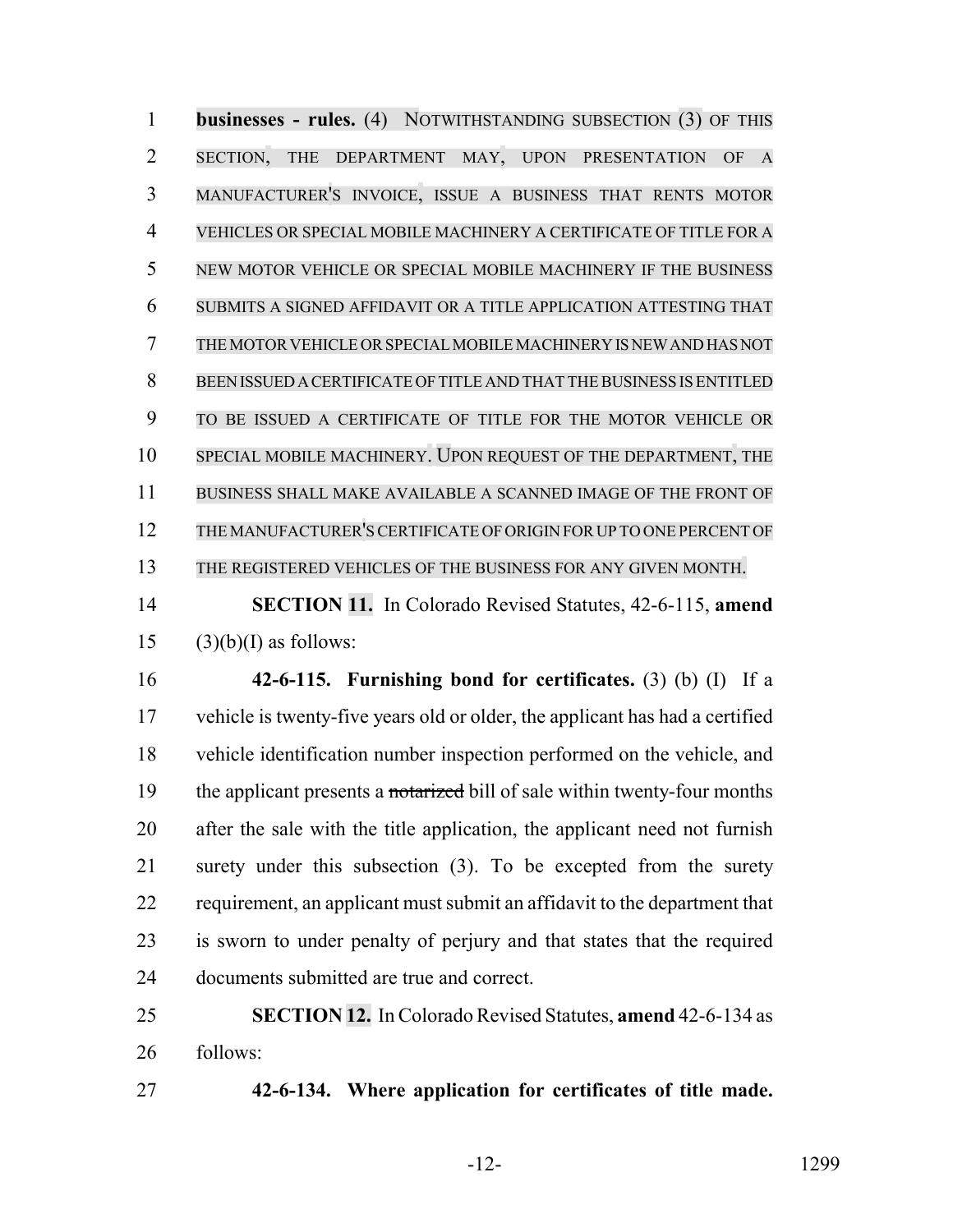Except as otherwise provided in this part 1, a person shall apply for recording of a certificate of title upon the sale or transfer of a motor or off-highway vehicle with the authorized agent of the county where the 4 vehicle will be registered and licensed for operation. IF THE CERTIFICATE OF TITLE APPLICATION IS MADE THROUGH A THIRD-PARTY PROVIDER, THE APPLICANT NEED NOT BE PHYSICALLY PRESENT IN THE COUNTY WHERE THE VEHICLE WILL BE REGISTERED IF THE THIRD-PARTY PROVIDER APPLIES FOR A CERTIFICATE OF TITLE IN THE COUNTY WHERE THE VEHICLE WILL BE REGISTERED.

# **SECTION 13.** In Colorado Revised Statutes, 42-6-137, **amend** 11  $(1)(a)$  and  $(2)$  as follows:

 **42-6-137. Fees.** (1) (a) Upon filing with the authorized agent an application for a certificate of title, the applicant shall pay to the agent a fee of seven dollars and twenty cents, which shall be in addition to the fees for the registration of such motor vehicle. IF THE ADDITIONAL FEE OF SEVEN DOLLARS AND TWENTY CENTS IS COLLECTED BY A THIRD-PARTY 17 PROVIDER, AS DEFINED IN SECTION 42-1-102, THE PROVIDER SHALL COLLECT AND REMIT THE FEE TO THE DEPARTMENT,WHO SHALLTRANSMIT THE FEE TO THE AUTHORIZED AGENT.

 (2) Upon the receipt by an authorized agent of a mortgage for filing under section 42-6-121, 42-6-125, or 42-6-129, the filer shall pay the authorized agent the feesthat are imposed by law for the filing of like 23 instruments in the office of the county clerk and recorder and, in addition, a fee of seven dollars and twenty cents for the issuance or recording of the certificate of title and the notation of the existence of the mortgage. 26 IF THE ADDITIONAL FEE OF SEVEN DOLLARS AND TWENTY CENTS IS COLLECTED BY A THIRD-PARTY PROVIDER, AS DEFINED IN SECTION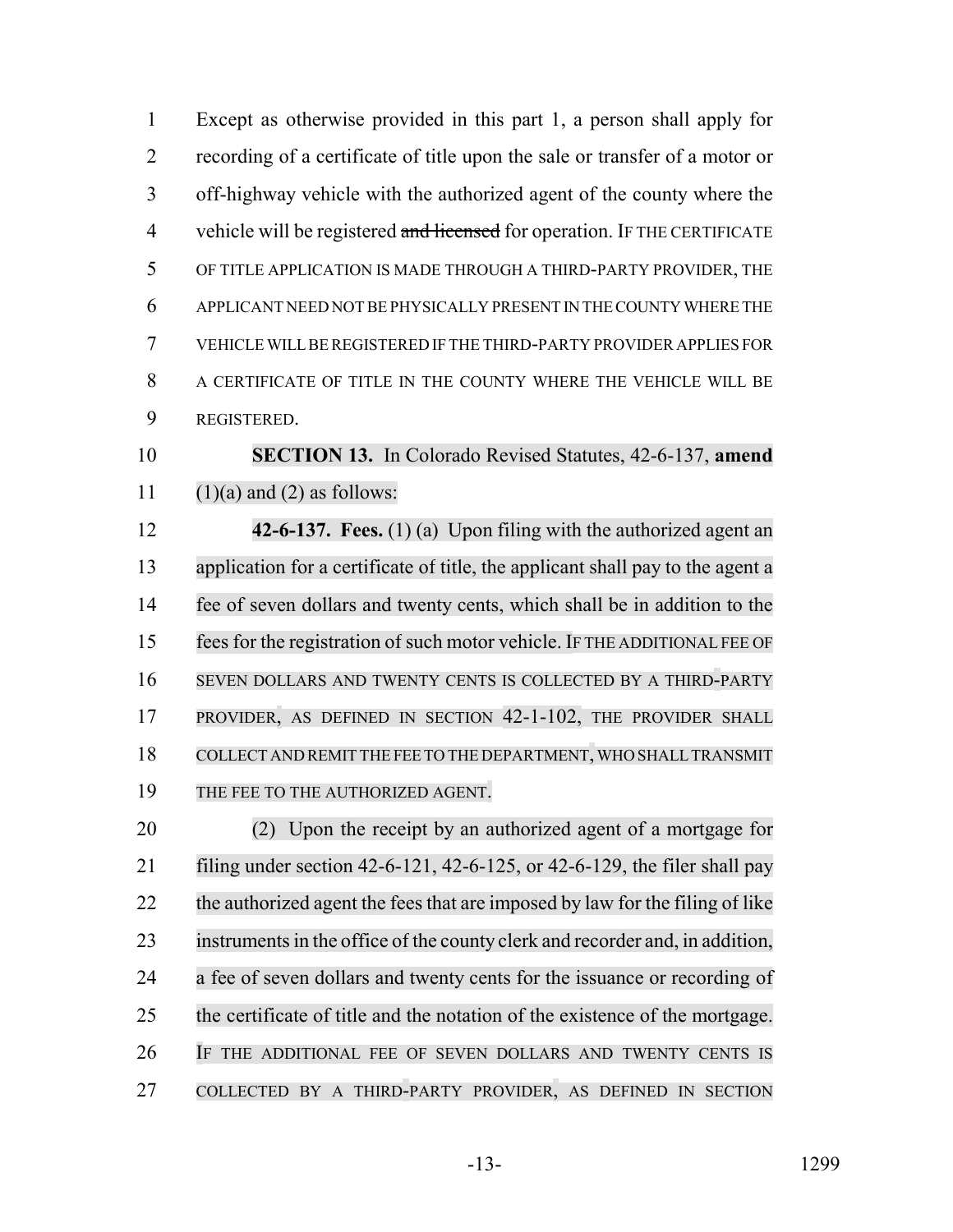| $\mathbf{1}$   | 42-1-102, THE PROVIDER SHALL COLLECT AND REMIT THE FEE TO THE               |
|----------------|-----------------------------------------------------------------------------|
| $\overline{2}$ | DEPARTMENT, WHO SHALL TRANSMIT THE FEE TO THE AUTHORIZED AGENT.             |
| 3              | <b>SECTION 14. Appropriation.</b> (1) For the 2018-19 state fiscal          |
| $\overline{4}$ | year, \$1,187,502 is appropriated to the department of revenue. This        |
| 5              | appropriation is from gifts, grants, and donations deposited in the         |
| 6              | Colorado DRIVES vehicle services account in the highway users tax fund      |
| 7              | created in section 42-1-211 (2)(b)(I), C.R.S. To implement this act, the    |
| 8              | department may use this appropriation as follows:                           |
| 9              | (a) $$100,312$ for use by the division of motor vehicles for personal       |
| 10             | services related to vehicle services, which amount is based on an           |
| 11             | assumption that the division will require an additional 1.7 FTE;            |
| 12             | (b) \$9,140 for use by the division of motor vehicles for operating         |
| 13             | expenses related to vehicle services;                                       |
| 14             | (c) \$72,546 for use by the executive director's office for personal        |
| 15             | services, which amount is based on an assumption that the office will       |
| 16             | require an additional 1.4 FTE;                                              |
| 17             | (d) \$7,914 for use by the executive director's office for operating        |
| 18             | expenses;                                                                   |
| 19             | \$981,000 for use by the division of motor vehicles for<br>(e)              |
| 20             | DRIVES maintenance and support; and                                         |
| 21             | (f) \$16,590 for the purchase of information technology services.           |
| 22             | (2) For the $2018-19$ state fiscal year, \$16,590 is appropriated to        |
| 23             | the office of the governor for use by the office of information technology. |
| 24             | This appropriation is from reappropriated funds received from the           |
| 25             | department of revenue under subsection $(1)(f)$ of this section. To         |
| 26             | implement this act, the office may use this appropriation to provide        |
| 27             | information technology services for the department of revenue.              |